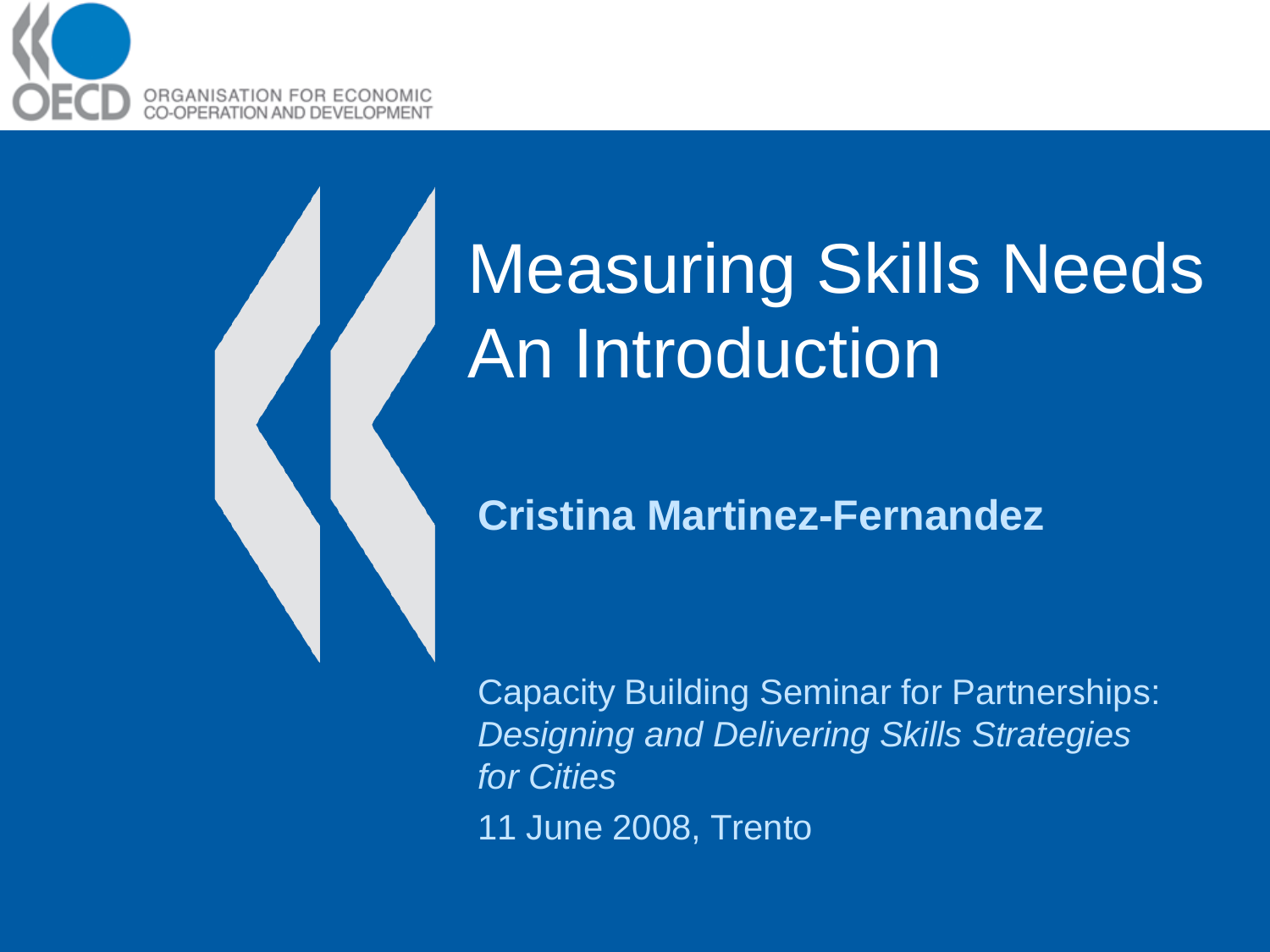

#### **Overview**

- Why measuring skills is important?
- Industry sectors are changing
- Knowledge/talent base as a key indicator
- Prospects for Occupations
- Interaction and connectivity
- Conclusions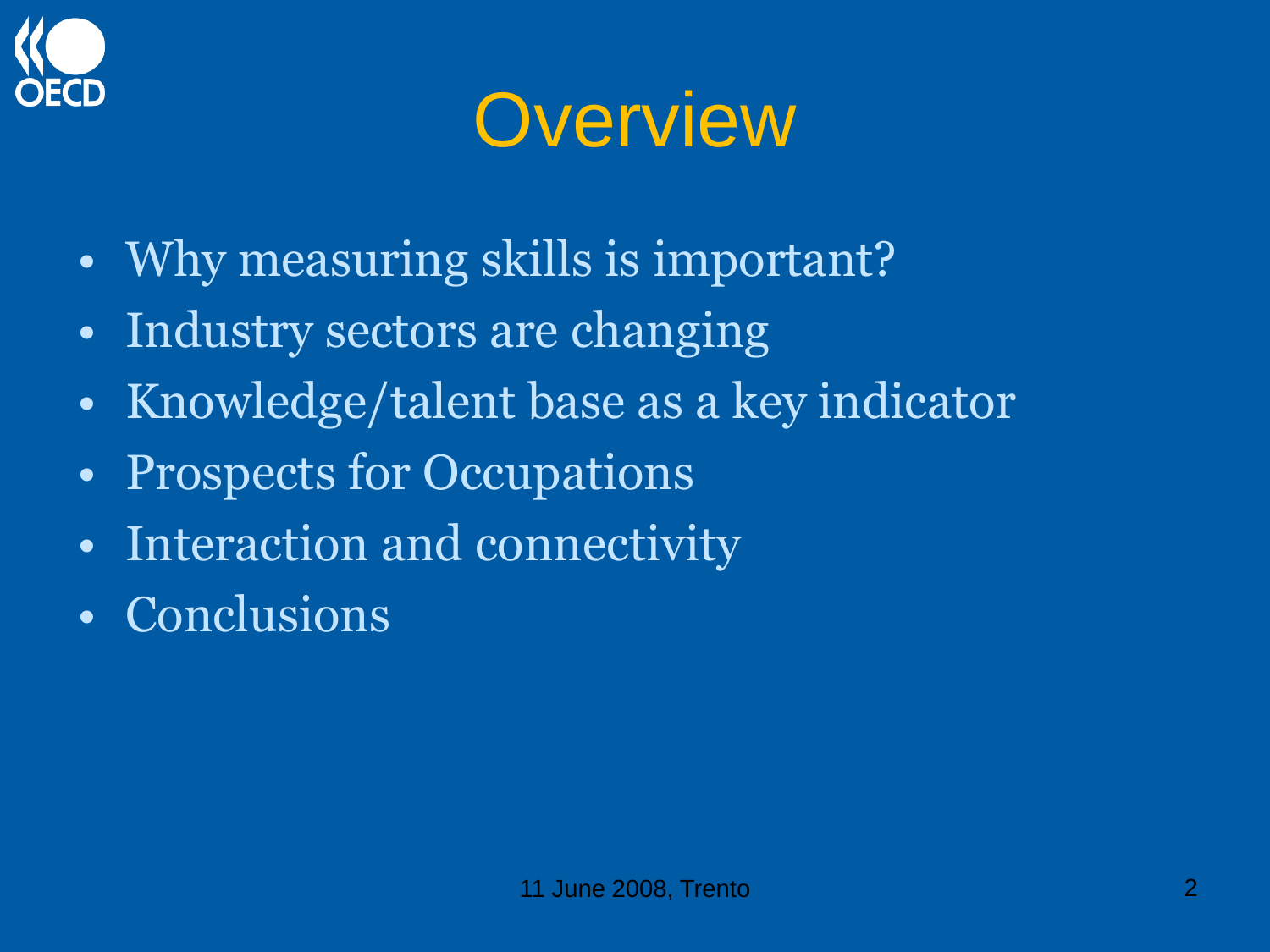# Why measuring is important?

- The enduring competitive advantages in a global economy lie increasingly in local things – knowledge, relationships, motivations, that distant rivals cannot match' (Porter 1998:78).
- 3 elements to understand skills needs:
	- Industry
	- Knowledge
	- Interactivity
- Scarcity of data at local/regional level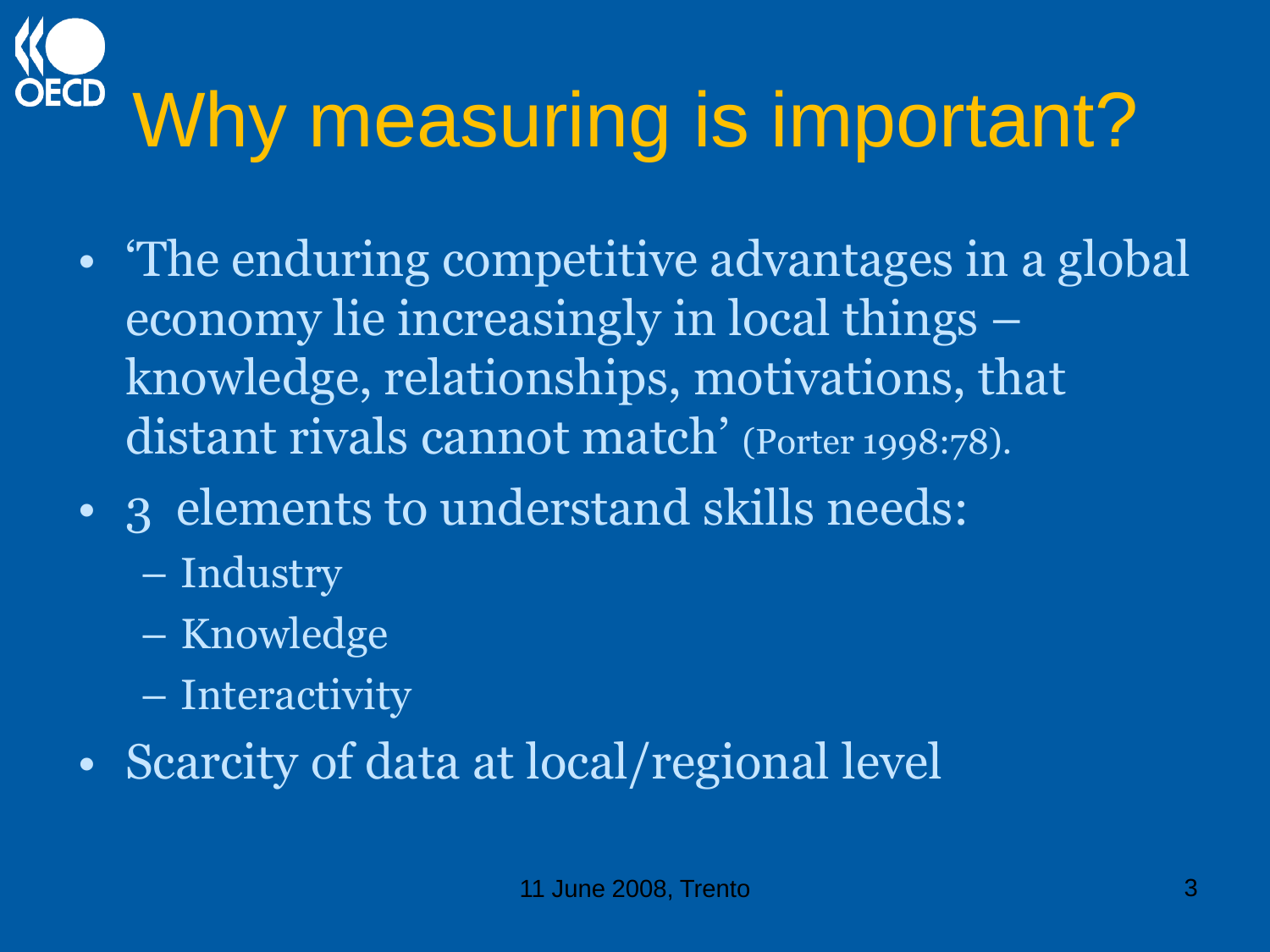

### Sectoral Changes

#### Industry composition and size of firms (SMEs / large) impact skills needs & employment growth

Figure 1: Employment trends by broad sectors (change in millions), 1996-2015, EU-25, Norway & Switzerland



*Source*: Cedefop, 2008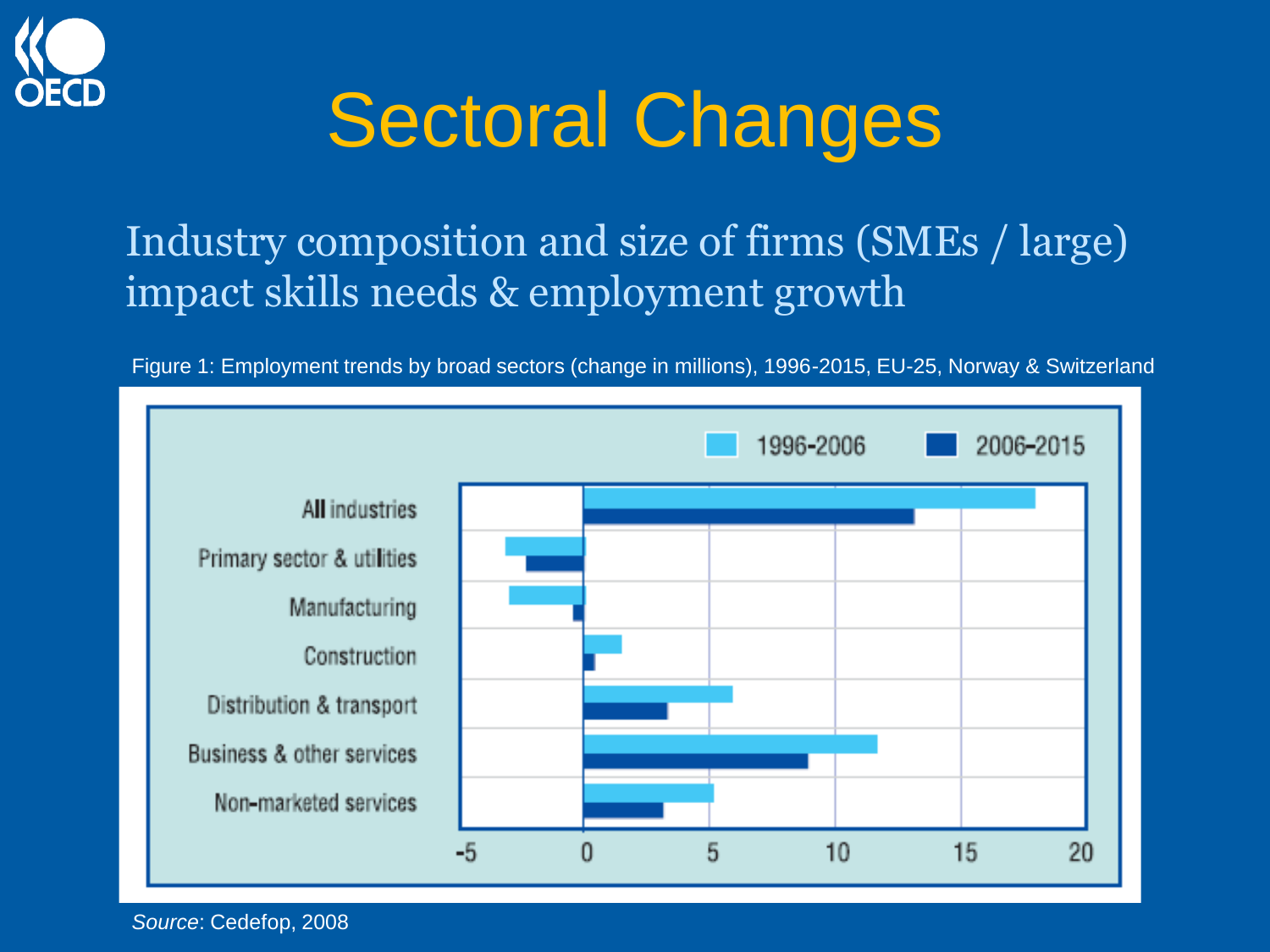

# Knowledge/Talent Base

- Key indicator: occupations role of people as different from institutions and organisations
- Reich (1991) categories:
	- Symbolic analysts
	- In-person service workers
	- Routine workers
- Symbolic analysts connected to knowledge activities and innovation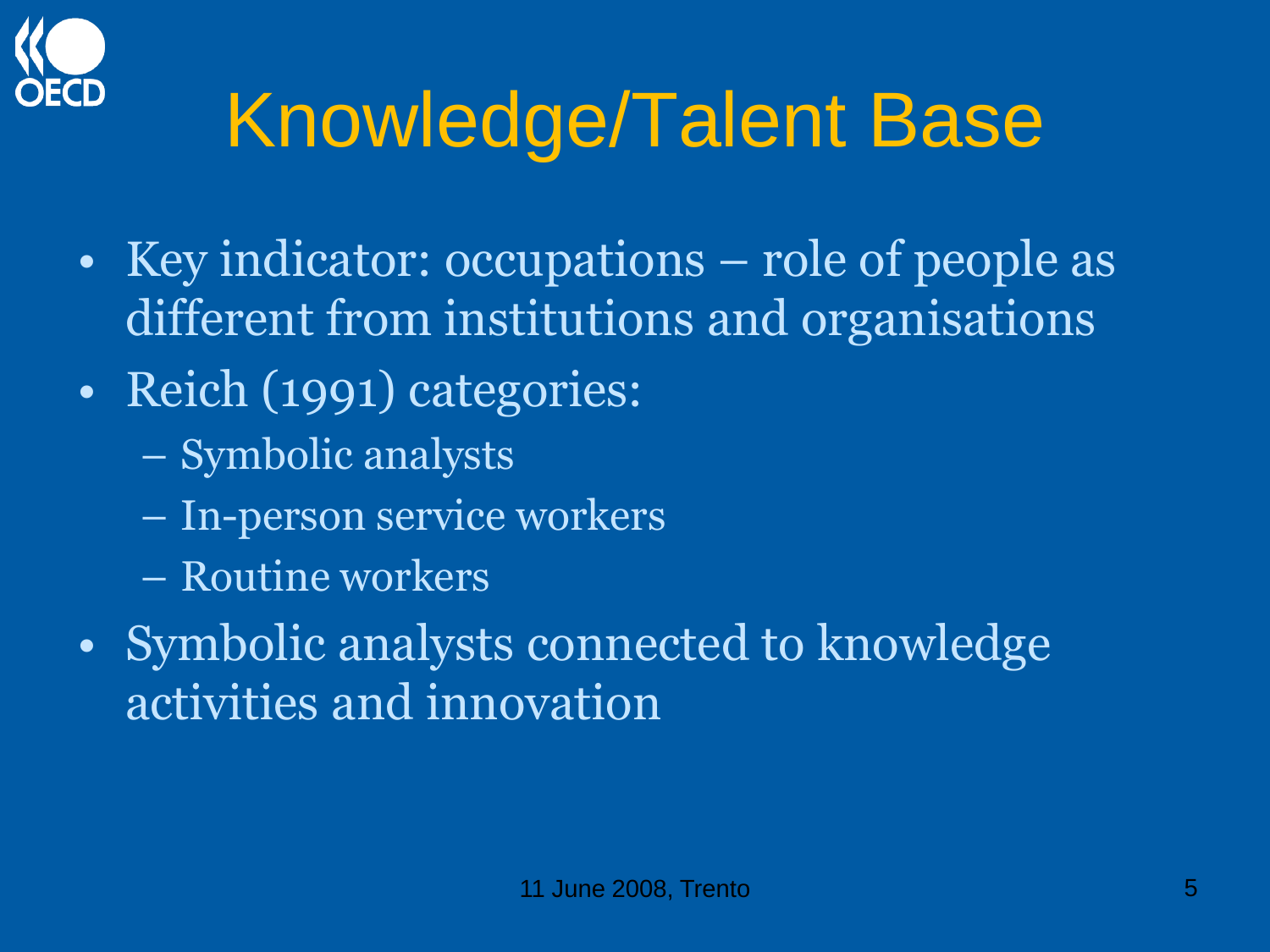**OECD Symbolic Analyst Occupations** 

Figure 2: Types of Knowledge workers by occupation (percentage) by region – ABS 2001 census, Sydney



*Source*: Sharpe & Martinez-Fernandez, 2007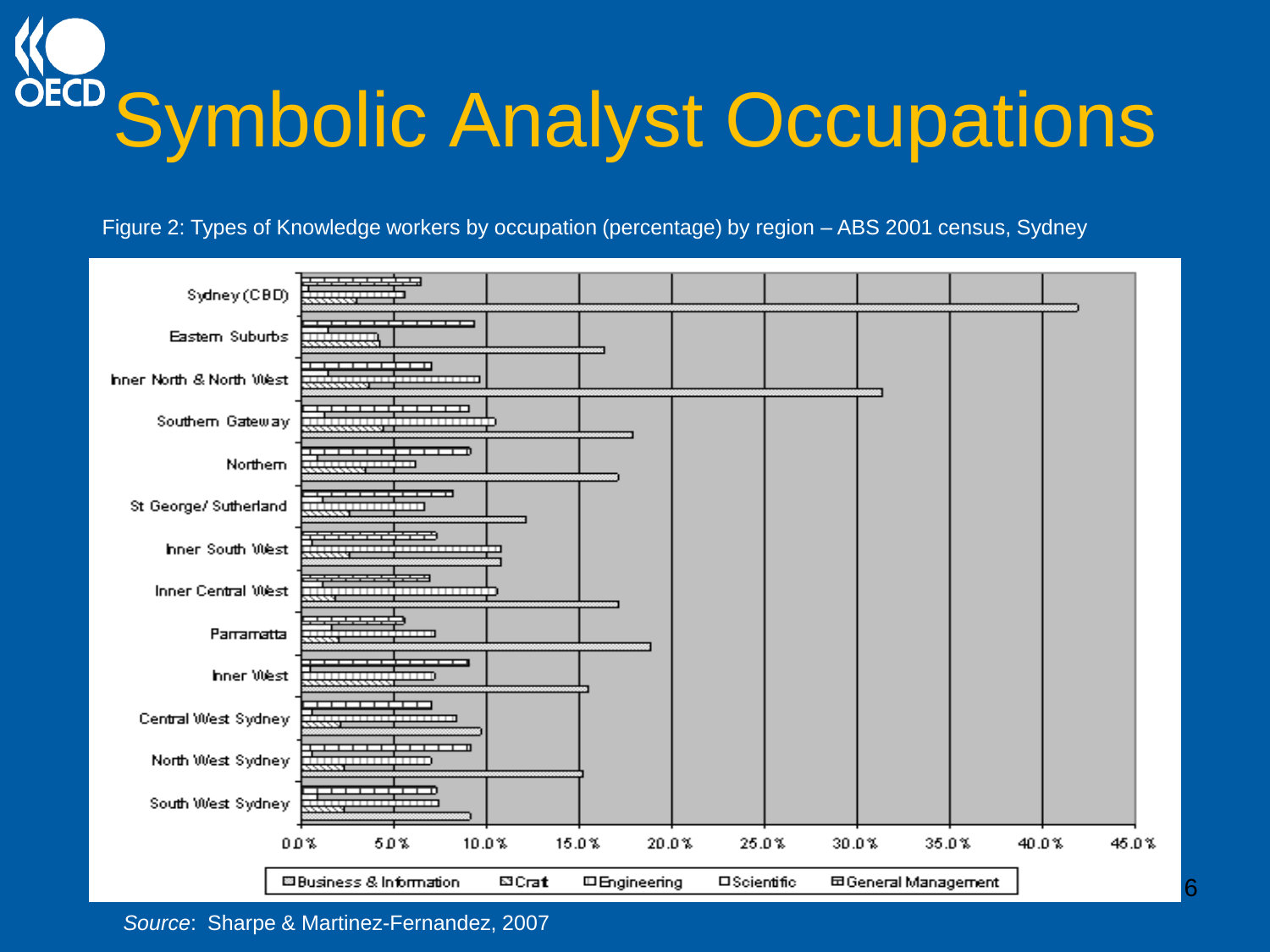

## Local/Regional Disparities

Figure 3: Knowledge based occupations as a percentage of total workforce, ABS 2001 census, Sydney

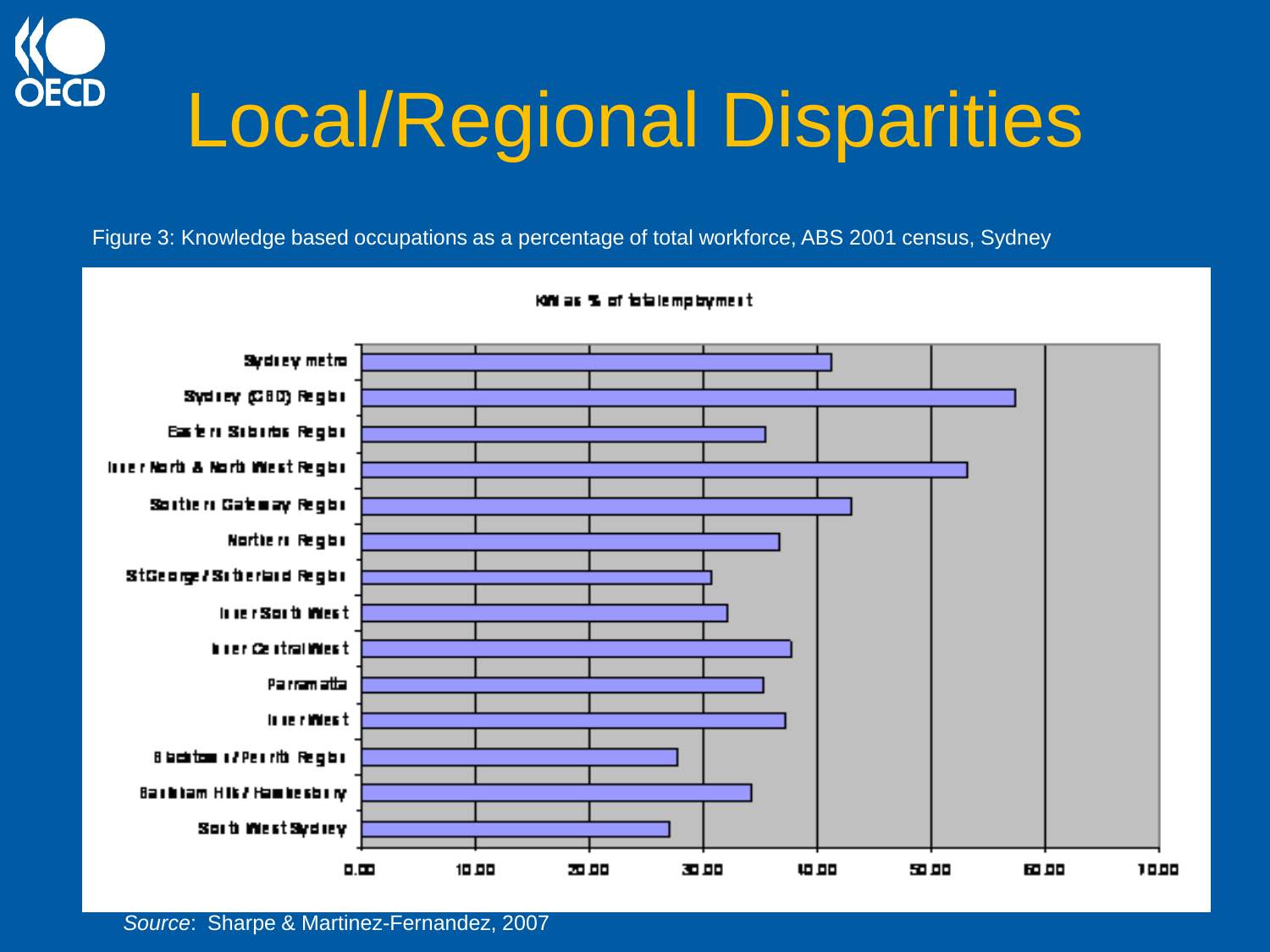

### Prospects for Occupations

More skilled workers but decline in traditional agricultural/fishery sectors, clerical occupations and crafts.





*Source*: Cedefop, 2008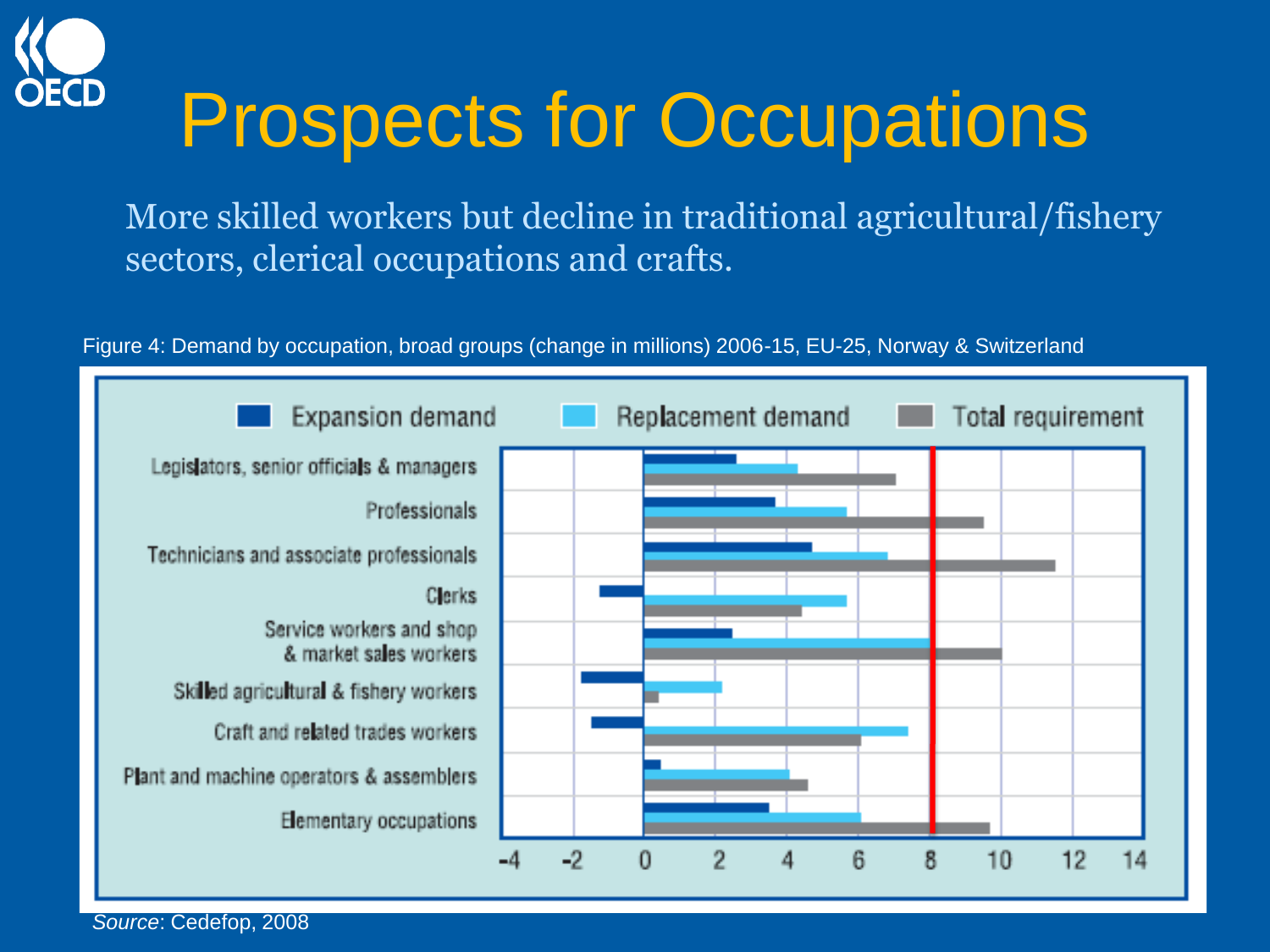

# **Interactivity**

- The region/city as a connected system
- Firms
- Talent
- Organisations/institutions
- Type of activities mapping interactions
- Towards higher connectivity  $\rightarrow$  strategic alliances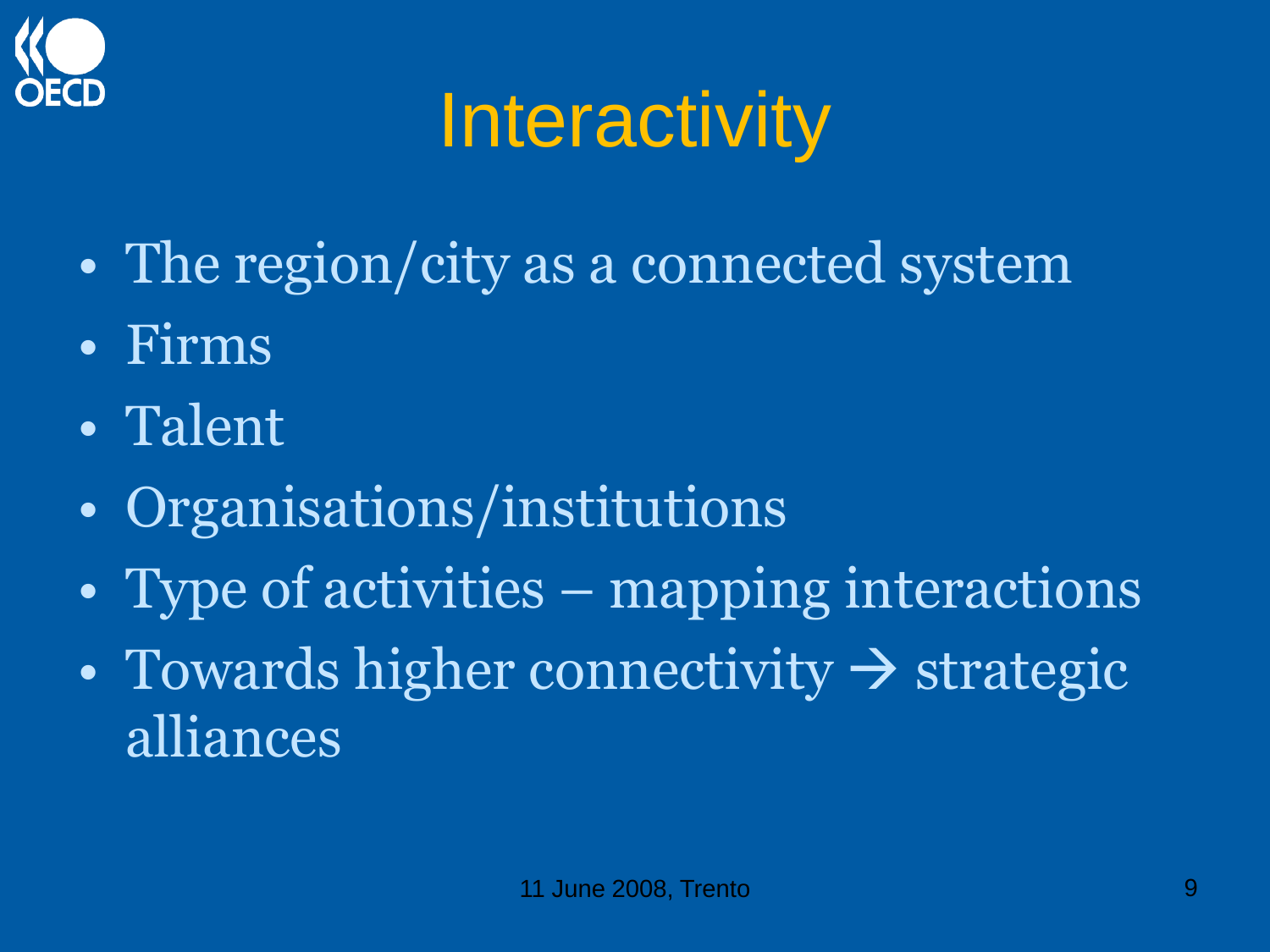

# Mapping Interactions

Figure 5: Hunter Valley collaboration network, 2001 (NSW, Australia)

**Public Sector:** PS18, PS3, PS25, PS11, PS24, PS19

**Private organisations:**  PR22, PR16, PR1, PR12, PR2, PR7

**NGOs:** NG23, NG14, NG20, NG6, NG9, NG15, NG4, NG5, NG21

**Informal group:** I8

**Research & Education:** RE10, RE17, RE13